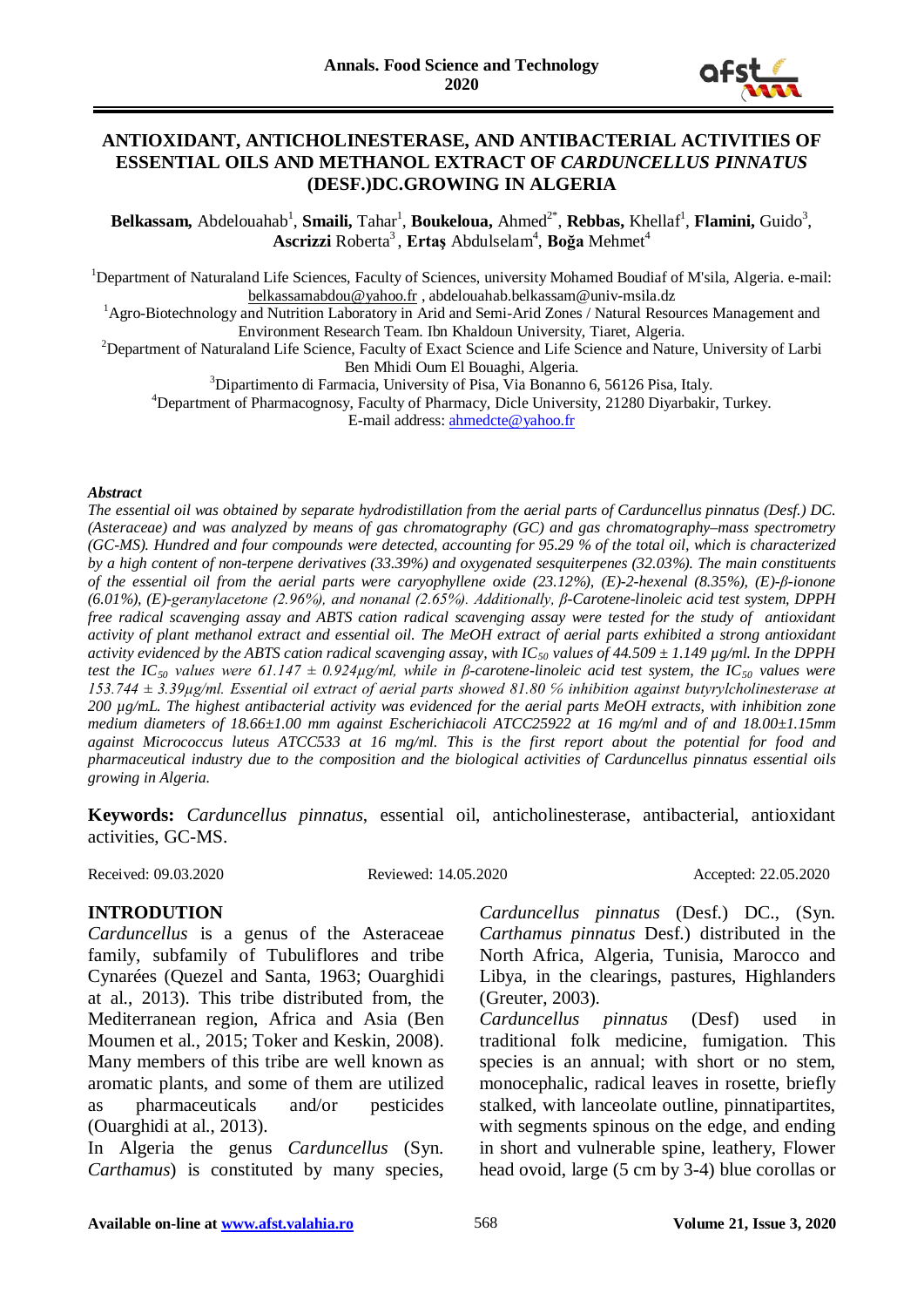

crimson, akènes large (7x4 mm), rough (Quezel and Santa, 1963).

This is the first report about the potential for food and pharmaceutical industry due to the composition of the essential oils obtained from the aerial parts of this species and of its antioxidant anticholinesterase and antibacterial activities. Furthermore, these activities were also evaluated for methanol extract of the same plant.

## **MATERIALS AND METHODS**

#### **Plant material and extraction**

Aerial parts of *Carduncellus pinnatus* have been collected during April 2011 nearBordj Bou Arreridj city, approximately 240 km east of the capital Algiers, Algeria. Fresh aerial parts were dried to constant weight at room temperature (Figure 1). The plant was identified by Dr K. Rebbas and a voucher sample was deposited in the Laboratory of Biomolecules and Plant Breeding, University of Larbi Ben Mhidi Oum El Bouaghi, Algeria (*Carduncellus pinnatus* voucher number KR 203). Dried plant material (200 g for aerial parts) was hydrodistilled in a Clevenger-type apparatus for 2 h, and (150 g) was dried and powdered, and it was sequentially macerated with methanol (300 ml  $\times$  3). After filtration: solvents were evaporated to obtain crud extracts.

## **Gas chromatography – mass spectrometry**

GC-MS analyses were performed with a Varian CP-3800 gas chromatograph equipped with a DB-5 capillary column  $(30 \text{ m} \times 0.25 \text{ mm})$ ; coating thickness 0.25 μm) and a Varian Saturn 2000 ion trap mass detector. Analytical conditions: injector and transfer line temperatures 220 and 240°C, respectively; oven temperature programmed from 60°C to 240°C at 3°C/min; carrier gas helium at 1 mL/min; injection 0.2 μL (10% *n*-hexane solution); split ratio 1:30. Identification of the constituents was based on comparison of the retention times with those of authentic samples, comparing their linear retention indices relative to the series of *n*-hydrocarbons, and by computer matching against commercial (NIST 98 and ADAMS) and homemade library mass spectra built up from pure substances and components of known oils and MS literature (Massada, 1976; Jennings and Shibamoto, 1980; Swigar and Silverstein, 1981; Davies, 1990; Adams, 1995).

## **Determination of total phenols and flavonoids**

The concentrations of phenols and flavonoids in the crude extracts were expressed as pyrocatechol and quercetin equivalents, respectively, and they were calculated according to the following equations (Ertaş et al., 2014):

Absorbance =  $0.0035$  pyrocatechol( $\mu$ g) +  $0.045$ Absorbance =  $0.205$  quercetin( $\mu$ g) –  $0.1528$ 



**Figure 1:***Carduncellus pinnatus* (Desf.)DC. (=*Carthamus pinnatus* Desf., photos: K. Rebbas,2017)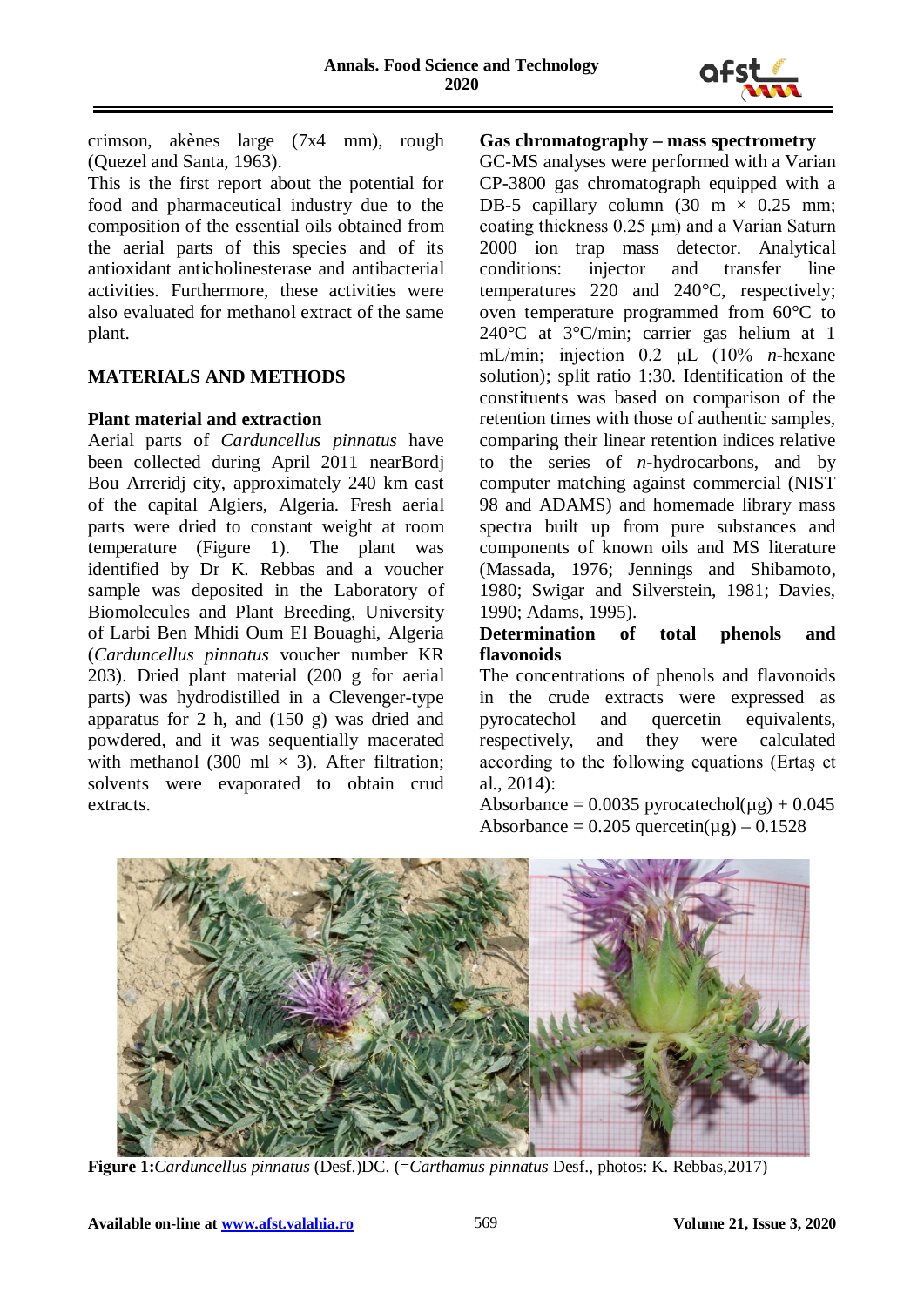

# **Antioxidant activity of the extracts**

#### *- Β-Carotene bleaching method*

0.5 mg of *β*-carotene in 1 mL of chloroform was added to a linoleic acid (25  $\mu$ L) and Tween 40 emulsifier (200 mg) mixture. After evaporating the chloroform, 100 mL of distilled water saturated with oxygen were added, followed by shaking; 160 µL of this mixture were transferred into different test tubes containing 40µL of the sample solutions at different concentrations. The emulsion was added to each tube and the zero time absorbances of the values were measured at 470 nm. Mixture was incubated for 2 h at 50 °C (Slinkard and Singleton, 1977; Ertaş *et al*., 2014).

## *- Free radical scavenging activity method*

160 µL of 0.1 mM DPPH solution in methanol were added to 40 µL of sample solutions in methanol at different concentrations. After 30 min the absorbance values were measured at 517 nm. DPPH free radical scavenging potential was calculated using the following equation: (Sarikurkcu et al., 2008; Ertaş et al., 2014).

DPPH scavenging effect (Inhibition  $\%$ ) = Acontrol-Asample / Acontrol**×** 100

AControl is the absorbance of the initial solution of DPPH**.**

ASample is the absorbance of the remaining DPPH**.** in the presence of the extracts or positive controls.

## *- ABTS cation radical decolorization assay*

7 mM of ABTS in H2O wereadded to 2.45 mM potassium persulfate to produce ABTS*.*+ and the solution was stored in the dark at 25 *°*C for 12 h. The prepared solution was diluted with ethanol to get an absorbance of  $0.700 \pm 0.025$  at 734 nm. ABTS<sup> $+$ </sup> solution (160  $\mu$ L) was added to each sample solution at different concentrations. After 30 min, the percentage inhibition at 734 nm was measured for each concentration relative to a blank absorbance (methanol). The following equation was used to calculate the scavenging capability of ABTS*.*<sup>+</sup> (Zengin *et al*., 2010; Ertaş*et al*., 2014):

ABTS*.*<sup>+</sup> scavenging effect (Inhibition %) = Acontrol-Asample / Acontrol**×** 100 *Acontrol*

#### *- Cupric reducing antioxidant capacity (CUPRAC) method*

The methanol extract and EO of leaves and flowers were dissolved in methanol. to prepare their stock solution at 1000 *µ*g/mL concentration. Aliquots of 61 µl of  $1.0 \times 10^{-2}$ M copper(II) chloride, 61 *µ*L of NH4OAc buffer  $(1 \text{ M}, \text{pH } 7.0)$ , and  $61 \mu \text{L}$  of  $7.5 \times 10^{3} \text{ M}$ neocuproine solution were mixed; *xµ*L of sample solution (2.5, 6.25, 12.5, and 25*µ*L) and  $(67 - x)$   $\mu$ L of distilled water were added to make the final volume 250  $\mu$ L. The tubes were stopped, and after 1h the absorbance at 450 nm was measured against a reagent blank (Zengin *et al*., 2010; Ertaş *et al*., 2014).

## *Anticholinesterase activity of the extracts*

All samples were dissolved in ethanol to prepare their stock solution at 4000 *µ*g/mL concentration. Aliquots of 150 *µ*L of 100 mM sodium phosphate buffer (pH 8.0), 10 *µ*L of sample solution, and 20  $\mu$ L BChE (or AChE) solution were mixed and incubated for 15 min at  $25^{\circ}$ C, and DTNB (10  $\mu$ L) was added. The reaction was then initiated by the addition of butyrylthiocholine iodide (or acetylthiocholine iodide) (10 *µ*L). The final concentration of the tested solutions was 200*µ*g/mL(Ellman et al., 1961). The hydrolysis of these substrates was monitored using a BioTek Power Wave XS at 412 nm.

## **Antimicrobial activity of the extracts**

The extracts were tested using the disk diffusion method against gram-positive bacteria (*Staphyloccocus aureus* ATCC25923, *Micrococcus luteus* ATCC533) and gramnegative bacteria (*Escherichia coli* ATCC25922, *Klebsiella pneumonia* ATCC2242), obtained from Department of SNV, University M'sila. The bacterial strains were first grown on Muller Hinton medium (MHI) at 37 ◦ C for 24 h prior seeding onto the nutrient agar. The essential oil and MeOH extracts were mounted on sterile filter paper discs (6 mm in diameter) at the following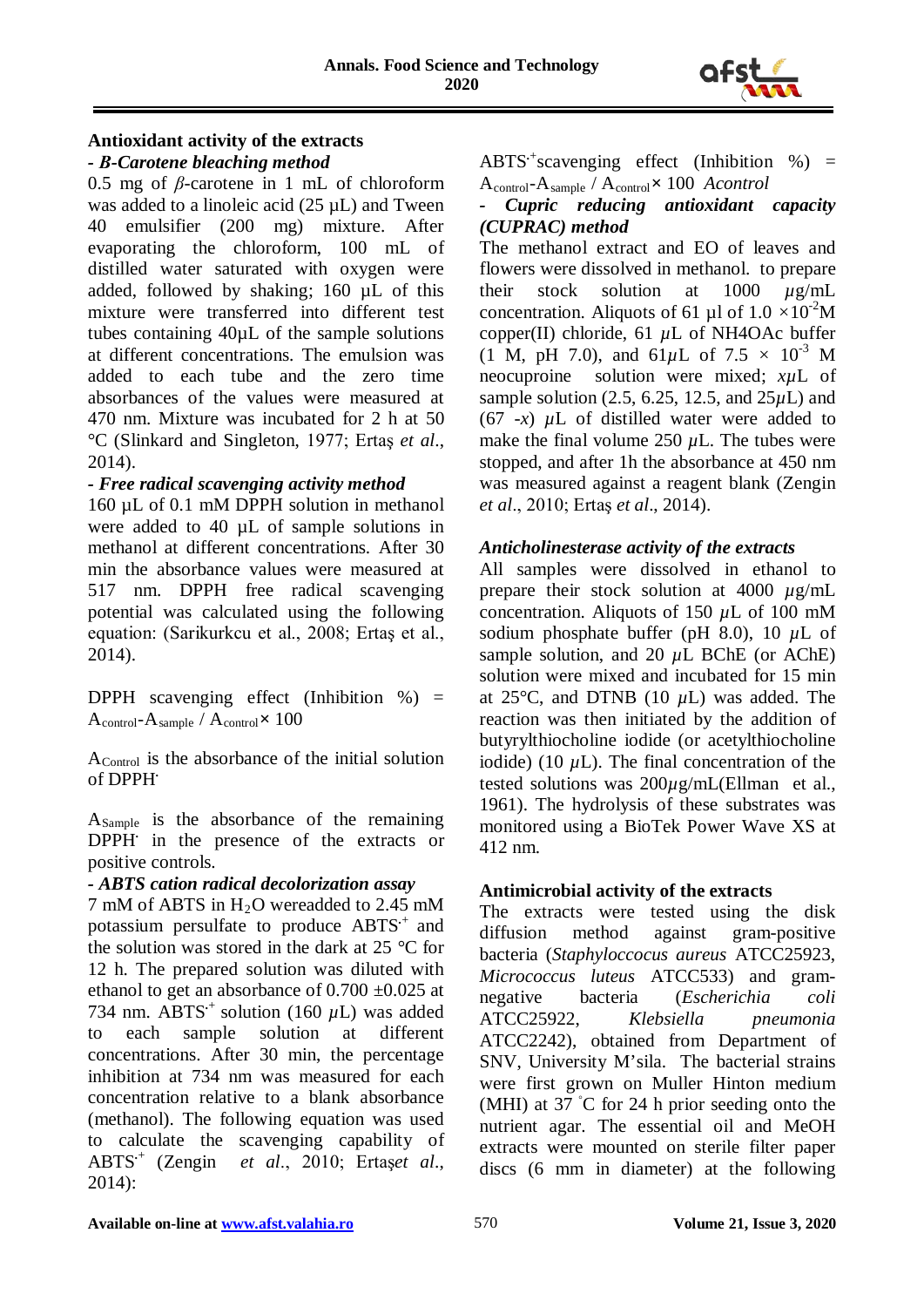

concentrations: 16, 8, 4, and 2 mg/ml. Discs were placed on the inoculated agar media. Treated Petri discs were kept at 4◦ C for 1h, and incubated at 37 ◦ C for 24h. Antibacterial activity was assessed by measuring the growth inhibition zone surrounding the discs. Each experiment was carried out in triplicate.

#### **RESULTS AND DISCUSSION**

Essential oils composition of aerial parts is reported in Table 1. 104 compounds were detected, representing 95.29 % of the whole oil. This essential oil (yield 0.02%, w/w) was mainly composed of non-terpene derivatives (33.39%) and oxygenated sesquiterpenes (32.03%), with caryophyllene oxide (23.12%) as the major constituent.

Other important classes of chemicals were apocarotenoids (12.54%), oxygenated monoterpenes (7.89%), sesquiterpene hydrocarbons (4.7%), monoterpene hydrocarbons (3.66%), some phenylpropanoids were also detected (1.06%).

Main constituent of essential oil from aerial parts was caryophyllene oxide (23.12%),

followed by (*E*)-2-hexenal (8.35%), (*E*)-*β*ionone (6.01%), (*E*)-geranylacetone (2.96%), and nonanal (2.65%) (Figure 2, Table 1).

Many phytochemical studies have been conducted so far to investigate chemical composition of essential oils of *Carduncellus*  species from different origins. Essential oil of aerial parts of *Carduncellus helenioides* produced in Algeria contains 85.57% of the total oil. Major constituents were diepicedrene-1-oxide (10.6%), isoaromadendrene epoxide (7.1%), caryophyllene oxide (6.20 %) and *β*eudesmol (6.17%), aromadendrene oxide (1.3 %) (Meratate et al.,2016).

From oil yield of *Carthamus tinctorius* L. flowers growing in Kazakhstan, 20 components were identified, which represented about 99.81% of the total detected constituents, major compounds were heptocosane (34.75%), nonanoic acid (17.94%) and dec-2-en-1-ol (14.30%) (Turgumbayeva et al., 2015).

In Turkey, the oils of *Carthamus glaucus* gave 23 compounds representing 83.3% of the oil with linalool (38.5%), longifolene (6.8%) and caryophyllene alcohol (6.2%) (Toker and Keskin, 2008).



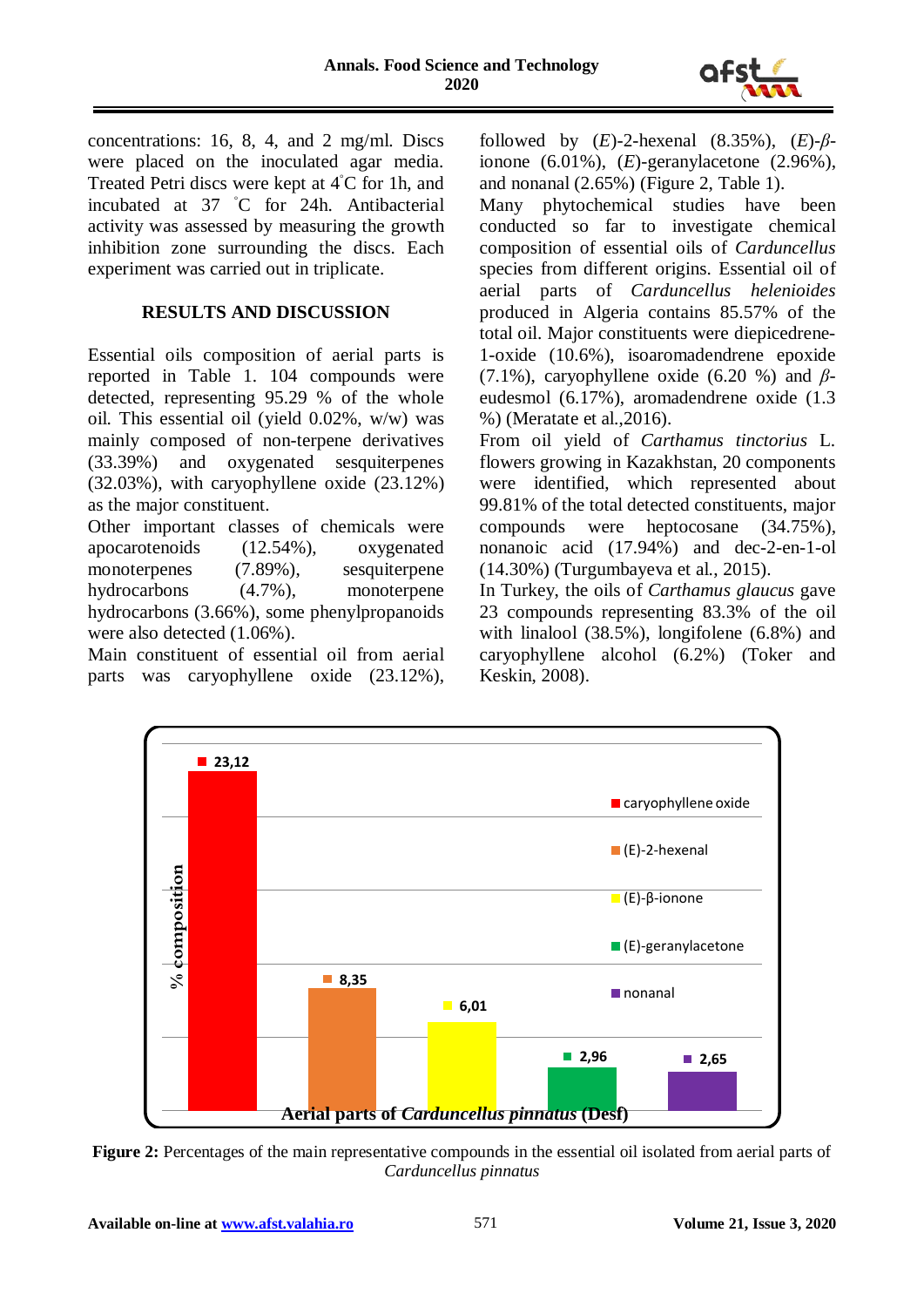

**Table 1:** Composition of the essential oils of the aerial parts of *Carduncellus pinnatus* from Algeria

| <b>Compound name</b>     | I.r.i. <sup>a</sup> | Content (%) |
|--------------------------|---------------------|-------------|
| Furfural                 | 830                 | 0.20        |
| $(E)$ -2-hexenal         | 856                 | 8.35        |
| $1$ -hexanol             | 871                 | 0.24        |
| Cyclofenchene            | $\frac{1}{2}$       | 0.26        |
| 2-heptanone              | 889                 | <b>Tr</b>   |
| Heptanal                 | 899                 | 0.89        |
| $(E,E)$ -2,4-hexadienal  | 913                 | 0.22        |
| Tricyclene               | 932                 | 0.41        |
| Benzaldheyde             | 963                 | 0.45        |
| $(E)$ -2-heptenal        | 967                 | 0.68        |
| 1-heptanol               | $\overline{971}$    | <b>Tr</b>   |
| 1-decene                 | 991                 | <b>Tr</b>   |
| $1-octen-3-o1$           | 980                 | 0.40        |
| 3-octanone               | 988                 | 0.63        |
| 6-methyl-5-hepten-2-one  | 989                 | 1.48        |
| 2-carene                 | 1001                | 2.07        |
| $(E)$ -3-hexenol acetate | 1004                | 2.20        |
| $\alpha$ -phellandrene   | 1005                | 1.18        |
| $(E,E)$ -2,4-heptadienal | $\frac{1015}{2}$    | 2.27        |
| Limonene                 | 1031                | <b>Tr</b>   |
| Benzyl alcohol           | 1036                | <b>Tr</b>   |
| Benzeneacetald           | 1045                | 1.86        |
| Bergamal                 | 1055                | 0.36        |
| meta-tolualdehyde        | 1068                | 0.33        |
| cis-sabinene hydrate     | 1070                | 1.73        |
| 1-octanol                | 1072                | 0.70        |
| $p$ -tolualdehyde        | 1081                | <b>Tr</b>   |
| trans-Linalool oxide     | 1088                | 0.39        |
| tetrahydrolinalool       | 1099                | 0.49        |
| Linalool                 | 1100                | 1.13        |
| Nonanal                  | 1103                | 2.65        |
| $\beta$ -Thugone         | 1117                | 0.18        |
| Isophorone               | 1118                | 0.20        |
| (Z)-myroxide             | 1132                | 0.20        |
| cis-Limonene oxide       | 1134                | Tr          |
| $(E,Z)$ -2,6-nonadienol  |                     | 0.68        |
| $cis$ -Chrysanthenol     | 1164                | 0.39        |
| Isopinocampheol          | 1181                | 0.23        |
| Naphthalene              | 1182                | ${\rm Tr}$  |
| $p$ -Cymen-8-ol          | 1185                |             |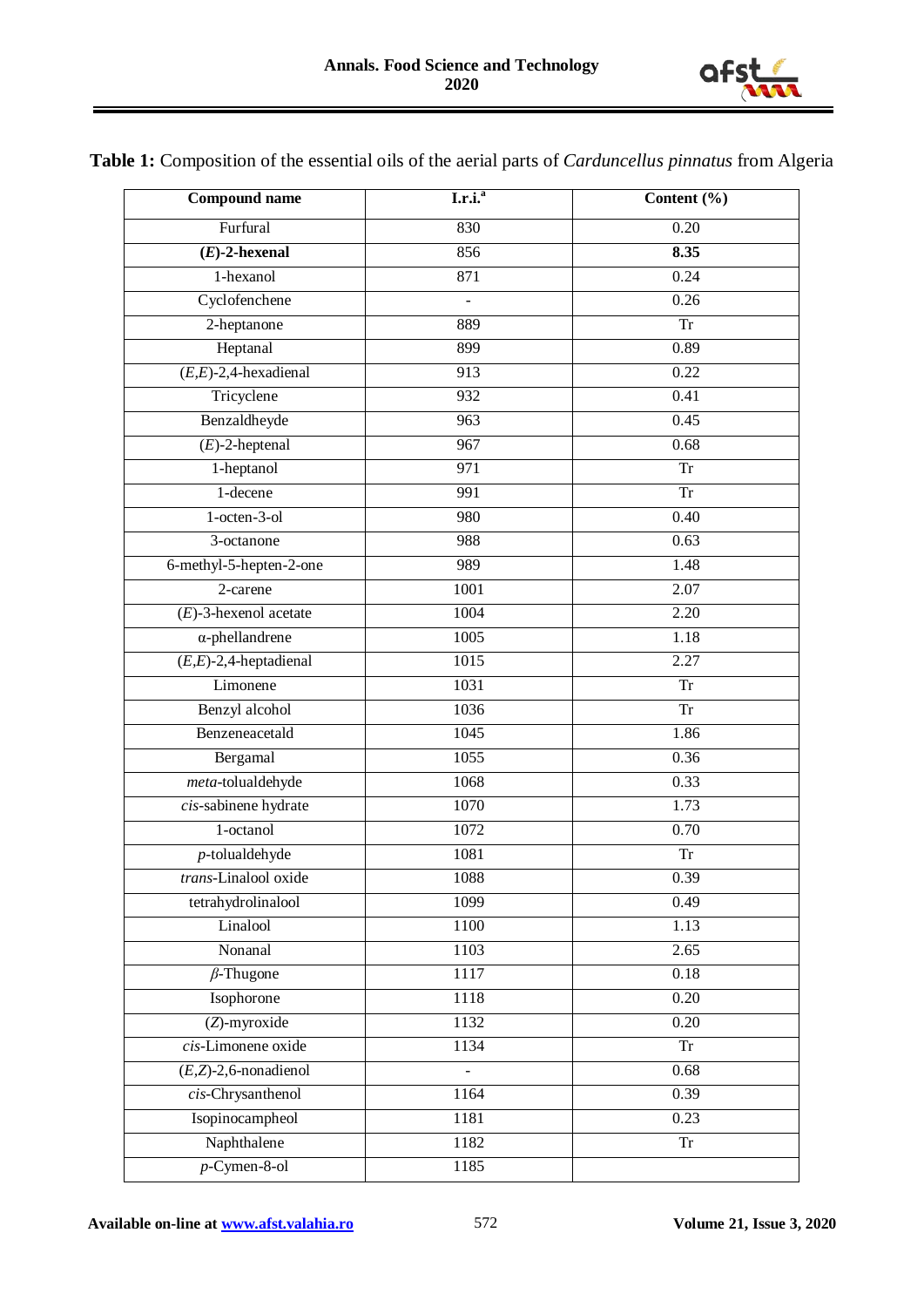#### **Annals. Food Science and Technology 2020**



| $\alpha$ -Terpineol           | 1191             | 0.29              |
|-------------------------------|------------------|-------------------|
| trans-dihydrocarvone          | 1200             | 0.20              |
| Verbenone                     | 1205             | 0.88              |
| Decanale                      | 1204             | 0.82              |
| 4-methylene-isophorone        | $\frac{1216}{2}$ | 0.30              |
| trans-Carveol                 | 1219             | 0.25              |
| $\beta$ -Cyclocitrat          | 1222             | 1.62              |
| Isobornyl formate             | 1233             | 0.24              |
| methyl Carvacrol              | 1240             | <b>Tr</b>         |
| Neral                         | 1241             | 0.18              |
| cis-Myrtanol                  |                  | <b>Tr</b>         |
| Chavicol                      | 1253             | 0.44              |
| Piperitone                    | 1255             | <b>Tr</b>         |
| Geraniol                      | 1257             | 0.19              |
| $(E)$ -2-decenal              | 1263             | 0.17              |
| $(E-Z)$ -2,4-decadienal       | 1293             | 0.27              |
| trans-Verbenyl acetate        | 1294             | 0.20              |
| $n$ -Tridecane                | 1299             | Tr                |
| Carvacrol                     | 1300             | 0.39              |
| Edulan I                      |                  | 0.24              |
| $(E,E)$ -2,4-decadienal       | 1316             | 0.68              |
| Undecanal                     | 1305             | <b>Tr</b>         |
| $\alpha$ -cubebene            | 1351             | 0.70              |
| $\alpha$ -Terpinyl acetate    | 1352             | <b>Tr</b>         |
| Eugenol                       | 1358             | 29                |
| $(E)$ - $\beta$ -Damascenone  | 1383             | 2.11              |
| 1-undecanol                   | 1367             | 0.16              |
| $\beta$ -Cubebene             | 1390             | 0.31              |
| $\beta$ -Elemene              | 1391             | 0.28              |
| 1-Tetradecane                 | 1392             | 0.16              |
| Dodecanal                     | 1408             | 0.22              |
| $\beta$ -Caryophyllene        | 1418             | 2.23              |
| $\nu$ -Elemene                | 1432             | <b>Tr</b>         |
| Aromadendrene                 | 1442             | <b>Tr</b>         |
| $(E)$ -Geranylacetone         | 1454             | 2.96              |
| $\gamma$ -Curcumene           | 1480             | ${\rm Tr}$        |
| $(E)$ - $\beta$ -ionone       | 1485             | 6.01              |
| $(Z,E)$ - $\alpha$ -Farnesene |                  | 1.18              |
| 1-pentadecene                 | 1491             | 2.57              |
| (Z)-3-hexenyl benzoate        | 1570             | 0.88              |
| Spathulenol                   | 1576             | $\overline{0.16}$ |
| Caryophyllene oxide           | 1581             | 23.12             |
| Cedrol                        | 1597             | 0.32              |
| $n$ -Hexadecane               | 1600             | 0.23              |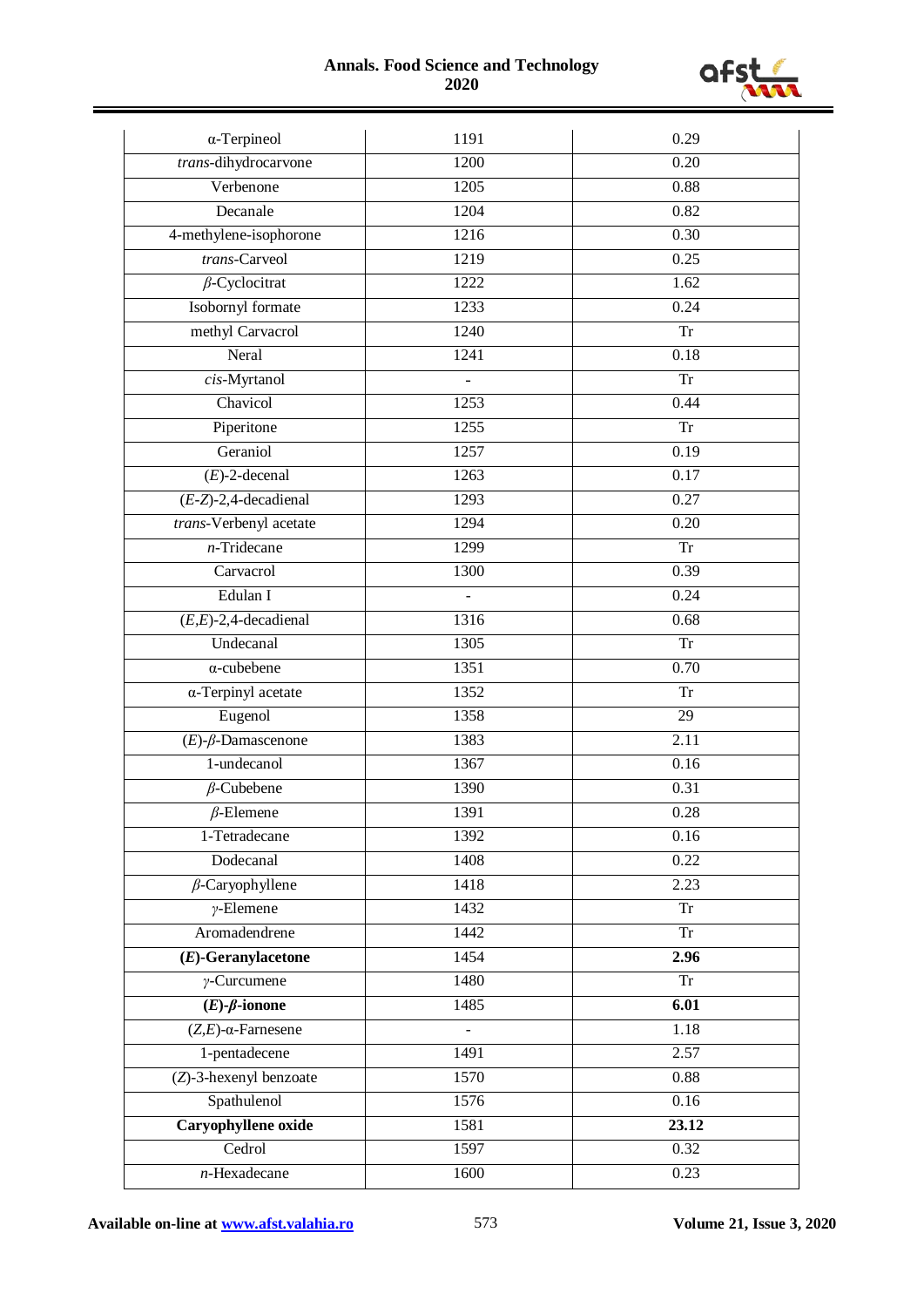#### **Annals. Food Science and Technology 2020**



| Humulene oxide II                  | 1606           | 0.86      |
|------------------------------------|----------------|-----------|
| Tetradecanal                       | 1611           | 0.29      |
| $\beta$ -Acorenol                  | 1634           | 0.21      |
| T-Muurolol                         | 1645           | 0.82      |
| $\alpha$ -Muurolol                 | 1648           | 0.17      |
| $\beta$ -Eudesmol                  | 1649           | 0.59      |
| $\alpha$ -Cadinol                  | 1654           | 0.19      |
| 14-hydroxy-9-epi-(E)-caryophyllene | 1666           | 2.49      |
| $(Z)$ - $\alpha$ -Santalool        | 1677           | 0.68      |
| $(E)$ -Asarone                     | 1678           | 0.33      |
| $(E)$ -Nerolidol acetate           | 1716           | <b>Tr</b> |
| (E,E)-Farnesol                     | 1720           | <b>Tr</b> |
| $n$ -Octadecane                    | 1800           | <b>Tr</b> |
| $(E,E)$ -a-Farnsesyl acetate       | 1843           | 0.33      |
| 6,10,14-trimethylpentadecanone     | 1845           | 1.21      |
| $n$ -Nonadecane                    | 1900           | 0.19      |
| Hexadecanoic acid                  | $\overline{a}$ | <b>Tr</b> |
| $n$ -Heneicosane                   | 2100           | 1.31      |
| $n$ -Docosane                      | 2200           | 0.24      |
| $n$ -Tricosane                     | 2300           | 0.35      |
| Total identified (%)               |                | 95.29     |
| Number of compounds                |                | 104       |
| <b>Number of compounds</b>         |                | 104       |

**I.r.i.**<sup>a</sup> = Linear retention indices (HP-5 column); **tr** = traces ( $\leq$  0.1 %) ; - = not detected.

Total phenolic and total flavonoid contents of the extracts were determined as pyrocatechol (PEs) and qurcetin (QEs) equivalents, respectively. As shown in Table 2, the phenol contents of the methanol extract of aerial parts of *C. pinnatus* was 364.29±0.10 µg pyrocatechol eguivalents/mg extract and the flavonoid content was 15.80±1.26µg quercetin equivalents/ mg extract (Table 2).

These values are comparable to the value reported in literature for other *Carthamus*  species as *C.tinctorius* L. the phenolic content of of MeOH extract was 2.12 mg/100g DW

and Aqueous extracts was 1.32 mg/100g DW and major pytochemicals is flavonoids (chalcones: carthamin,carthamone), lignans (Yizhong et al., 2003).

The seeds of plants *C. tinctorius* cultivated in north-eastern of Morocco were rich in phenolic constituents and demonstrated good antioxidant activity, major types of phenolic compounds were tyrosol, bebzoic acid, vanillin, sinapic acid, naringin, rutin, pinoresinol, transcinnamic acid and trans-chalcon (Ben Moumen, al., 2015).

**Table 2:** Total phenolic and flavonoid contents of the aerial parts of *C. pinnatus*  $MeOH$  extracts<sup>a</sup>

| Extracts          |              | Phenolic content                      | flavonoid content                     |  |
|-------------------|--------------|---------------------------------------|---------------------------------------|--|
|                   |              | $(\mu g$ PEs/mg extract) <sup>o</sup> | $(\mu g$ QEs/mg extract) <sup>c</sup> |  |
| Methanol extracts | aerial parts | $364.29 \pm 0.10$                     | $15.80 \pm 1.26$                      |  |

<sup>a</sup> Values are expressed asmeans±S.D. of three parallel measurements (p<0.05) <sup>b</sup> PEs, pyrocatechol equivalents (y = 0.0035 + 0.045)

 $\textdegree$  QEs, quercetin equivalents (y = 0.205X – 0.1528)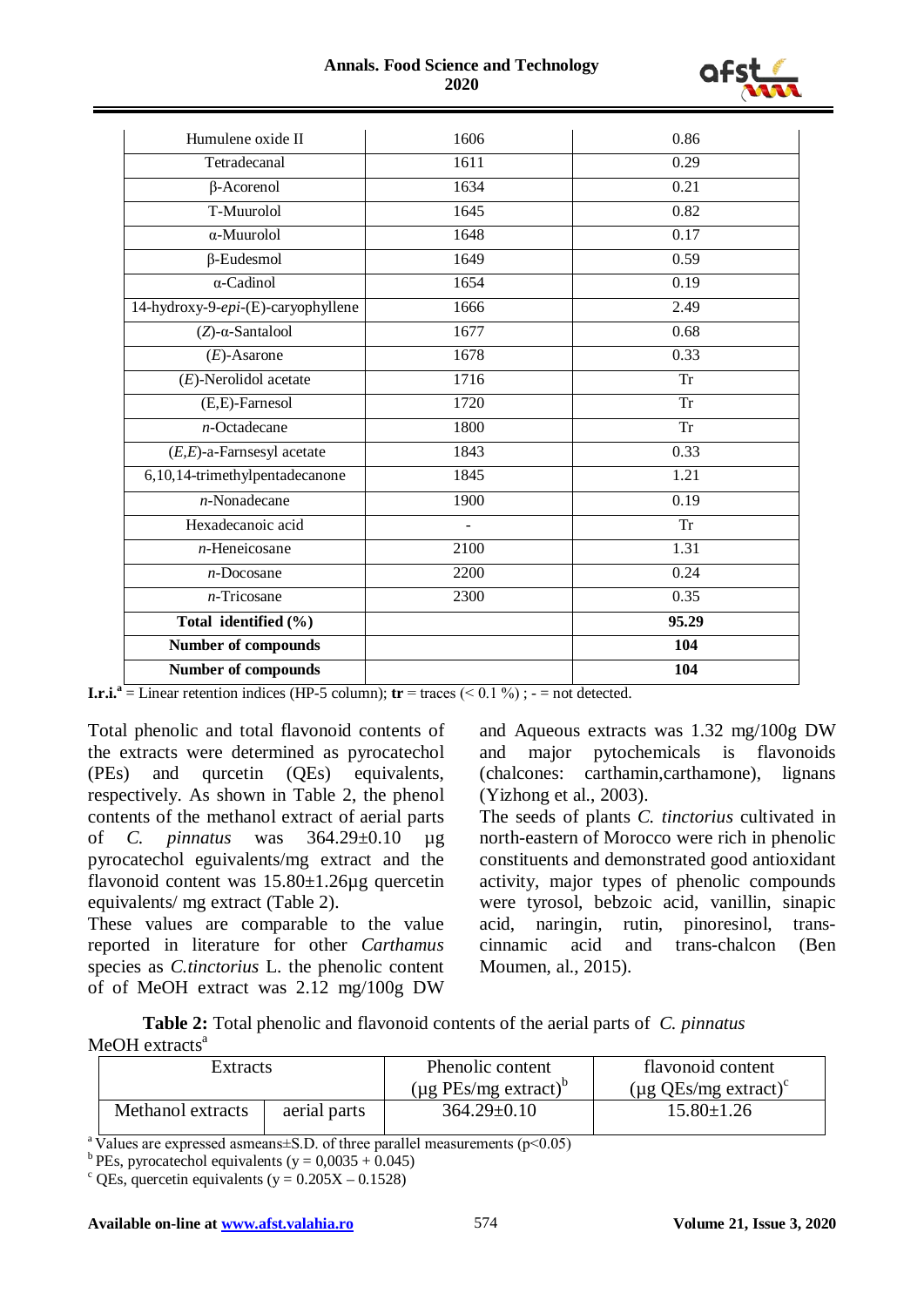

The methanol extracts and the essential oils of the aerial parts of *C. pinnatus* were screened for their possible antioxidant activity using four complementary methods, namely *β*-carotene bleaching, DPPH free radical scavenging, and ABTS cation radical decolorization assays. In Table 3, the  $IC_{50}$  values calculated from the graph plotting inhibition percentage against extract concentration are reported. The  $IC_{50}$ value is inversely related to the antioxidant ability of extracts (Mukherjee et al., 2007). In the present study, both the antioxidant activity of the methanol extracts and essential oils increased dose-dependent way.

In ABTS assay, the MeOH exerted a greater antioxidant activity  $(IC_{50} = 44.50 \pm 1.14 \mu g/mL)$ than that of the same extract of the essential oils. BHT and α-tocopherol were used as referencesin the assay. The scavenging effectiveness of the methanol extracts, essential oils and standards with the ABTS radical was:  $\alpha$ -tocopherol > BHT > MeOH > EO of aerial parts.

In the DPPH assay (Table 3), the MeOH exerted a greater antioxidant activity  $(IC<sub>50</sub>=61.14±0.92µg/mL)$  than essential oils. Again, they resulted in lesser activity than the reference standards BHT and α-tocopherol: αtocopherol  $>$  BHT  $>$  MeOH  $>$  EO of aerial parts.

A similar trend was also observed in the βcarotene/linoleic acid system (Table 3), with the MeOH more active than essential oils( $IC_{50}$ =153.74±3.39 $\mu$ g/mL). Also this time the effectiveness was as above: BHT  $> \alpha$ tocopherol  $>$ MeOH L  $>$  EO of aerial parts.

As shown in (Table 3), the results of the CUPRAC (cupric reducing antioxidant capacity) of both the MeOH extract and the essential oils of the aerial parts of *C. pinnatus*. BHT and α-tocopherol were used as references in the assay. Again, they resulted lesser active:  $\alpha$ -tocopherol > BHT > MeOH > EO of aerial parts.

In the previous study, the antioxidant activity of the crude extract from the *Carthamus tinctorius* collected in the month of April from the Hingoli district of Maharashtra India. Was found to be an effective antioxidant in different *in vitro* assays including reducing power, DPPH radical, ABTS radical, superoxide anion radical scavenging and hydrogen peroxide scavenging when it is compared to standard antioxidant compounds such as BHA, BHT and tocopherol (Mondadeet al., 2011).

The ethyl acetate fraction of the methanol extract of *Carthamus lanatus* L. exhibited a higher antioxidant activity than the butanol fraction measured by the (DPPH) free radical scavenging assay(Taskova et al., 2003). The seeds of *C.tinctorius* growing in Morocco were demonstrated good antioxidant activity(Ben Moumen et al., 2015).

As shown in (Table 4), the anthicholinesterase activity of the essential oils and methanol extracts of aerial parts of *C. pinnatus*, against BChE enzymes. Galantamine was the standard drug used for comparison. The essential oils extracts of aerial parts of *C. pinnatus* as high inhibition  $(81.80 \degree)$  while the methanol extracts poses moderates activity against butyrylcholinesterase enzyme at 200 µg/ mL.

In the previous study, the AchE inhibition of the MeOH extract of flowers from *Carthamus tinctorius* L. was (30.33%) (Mukherjee *et al*., 2007; Adewusi *et al*., 2010; Dhivya *et al*., 2014).

**Table 3:** Antioxidant activity of the aerial parts MeOH extracts of *C. pinnatus*

| Extracts             | $IC_{50}$ (µg /mL) |                  |                  |                   |
|----------------------|--------------------|------------------|------------------|-------------------|
|                      | β-carotene         | <b>DPPH</b>      | <b>ABTS</b>      | <b>CUPRAC</b>     |
| Methanol extracts    | $153.74 + 3.39$    | $61.15 \pm 0.92$ | $44.51 + 1.15$   | $217.15 \pm 0.33$ |
| Essential oils       | IC50>1000          | IC50>1000        | IC50>1000        | IC50>1000         |
| $\alpha$ -Tocopherol | $13.42 \pm 0.727$  | $19.61 \pm 0.09$ | $9.92 \pm 0.17$  | $12.73 \pm 0.15$  |
| <b>BHT</b>           | $9.95 \pm 0.19$    | $47.09 + 0.12$   | $10.90 \pm 0.16$ | $39.93 \pm 0.12$  |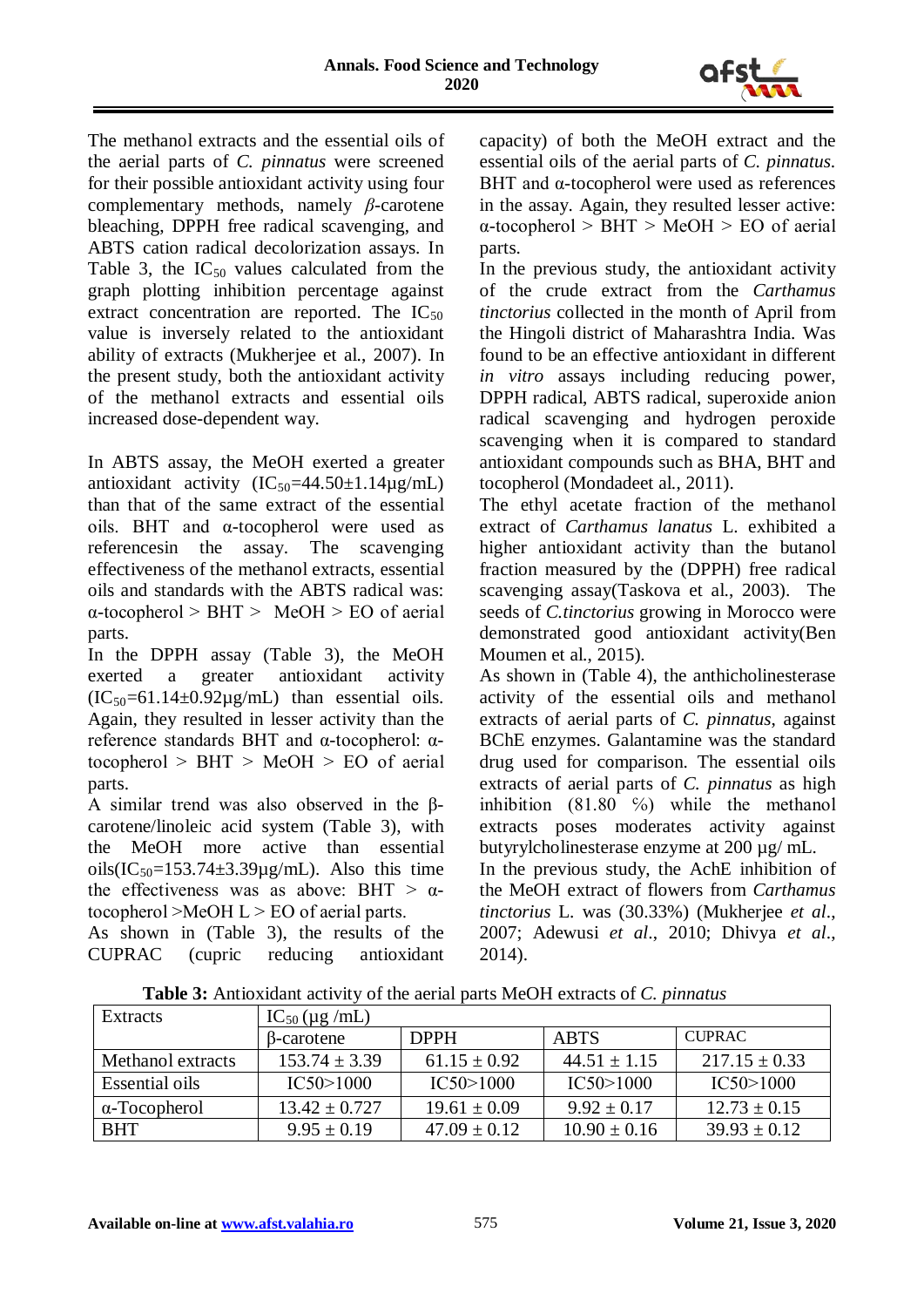

| $\epsilon$ at $200 \mu$ g/ $\mu$ m. |                                  |
|-------------------------------------|----------------------------------|
| <b>Extracts</b>                     | Inibition % against BChE         |
| Methanol extracts                   | $32.86 \pm 0.71$                 |
| Essential oils                      | $81.80 \pm 0.71$                 |
| $\sim$ 1 $\sim$                     | $0.1 \times 10^{-1} \times 0.01$ |

**Table 4:** Anticholinesterase activity of the aerial parts of *C. pinnatus* extracts and galantamine at 200 µg/mL.*<sup>a</sup>*

<sup>*a*</sup> Values expressed are means  $\pm$  SD of 3 parallel measurements and they were calculated according to negative control. *<sup>b</sup>* Standard drug.

The two essential oil samples and MeOH extracts were screened for their antibacterial activity against four bacteria strains. The results showed a strong activity against both Gram positive and Gram-negative bacteria. The two samples prevented the growth of all of the tested microorganisms, with an inhibition zone diameter increasing proportionally with the concentrations of the tested samples (Table 5). The inhibition diameters varied from 6.00 to 18.66 mm, with the highest value recorded for *E.coli* ATCC25922 at 16 mg/ml. The methanol extract of the aerial parts of *C. pinnatus*, measured by the respective inhibition zones, was established: *E.coli* ATCC25922 >*M.luteus*  ATCC533>*K.pneumoniae*ATCC2242>*S.aureu s* ATCC25923. In the case of the essential oils, the susceptibility was: *E.coli* ATCC25922 > *K.pneumonia* ATCC2242 >*M.luteus*  ATCC533> *S.aureus* ATCC25923. In the literature for other *Caduncellus* species. The essential oil of *Caduncellus helenioides* (Desf.) showed antimicrobial activity against

*Streptococcus aureus* ATCC 25923 was was sensitive microorganisms with diameters of inhibition of 11 mm lower than the standard Gentamicin 27mm. The essential oil did not display any antibacterial activity against *Enterococcus faecalis* , *Escherichia coli* ATCC 25922, *Pseudomonas aeruginosa* ATCC 27853 (Meratate et al., 2016). In Algeria the extracts of root and leaf from *Carthamus caeruleus* L. showed significant effects on bacteria: *Staphylococcus aureus*, *Bacillus cereus* and *Acinetobacter bowii*; and human pathogenic fungus: *Candida albicans.Carthamus sp* could be used as a potential source of natural antimicrobial agents with beneficial therapeutic effects (Saffidineet al., 2013).

The ethyl acetate and methanol extracts, of *Carthamus tinctorius* L growing in Kazakhstandisplayed in vitro antimicrobial properties against different test organism. The fact that the ethyl acetate extracts of this medicinal plant were very active against the test organisms (Turgumbayevaet al., 2014).

| Microorganisms      | <b>Extracts</b> | Inhibition zone diameter (in mm) |                                |                 |    |
|---------------------|-----------------|----------------------------------|--------------------------------|-----------------|----|
|                     |                 | Concentration (mg/mL)            |                                |                 |    |
|                     |                 | 2                                |                                | 8               | 16 |
|                     |                 |                                  |                                |                 |    |
| E.coli ATCC25922    | E.O             | $6\pm00$                         | $10.33 \pm 14.66 \pm 1.001.15$ | $12 \pm 0.30$   |    |
|                     | <b>MeOH</b>     | $7\pm00$                         | $11\pm18.66\pm1.000.66$        | $15.5 \pm 0.33$ |    |
| K.pneumoniae        | E.O             | 00                               | $7 + 9.66 + 1.000.66$          | $8.33 \pm 0.33$ |    |
| ATCC2242            | <b>MeOH</b>     | $7\pm00$                         | $8 \pm 13 \pm 1.000.66$        | $11.5 \pm 0.33$ |    |
| S. aureus ATCC25923 | E.O             | 00                               | 00<br>00                       |                 | 00 |
|                     | <b>MeOH</b>     | $00\,$                           | $7\pm12.66\pm1.000.66$         | $8.5 \pm 0.33$  |    |
| M.luteus ATCC533    | E.O             | 00                               | 00                             | 00              | 00 |
|                     | <b>MeOH</b>     | $7 + 1.00$                       | $9 \pm 18 \pm 1.150.66$        | $15 \pm 0.33$   |    |

**Table 5:** Antibacterial activity of the aerial parts of *Carduncellus pinnatus* extracts.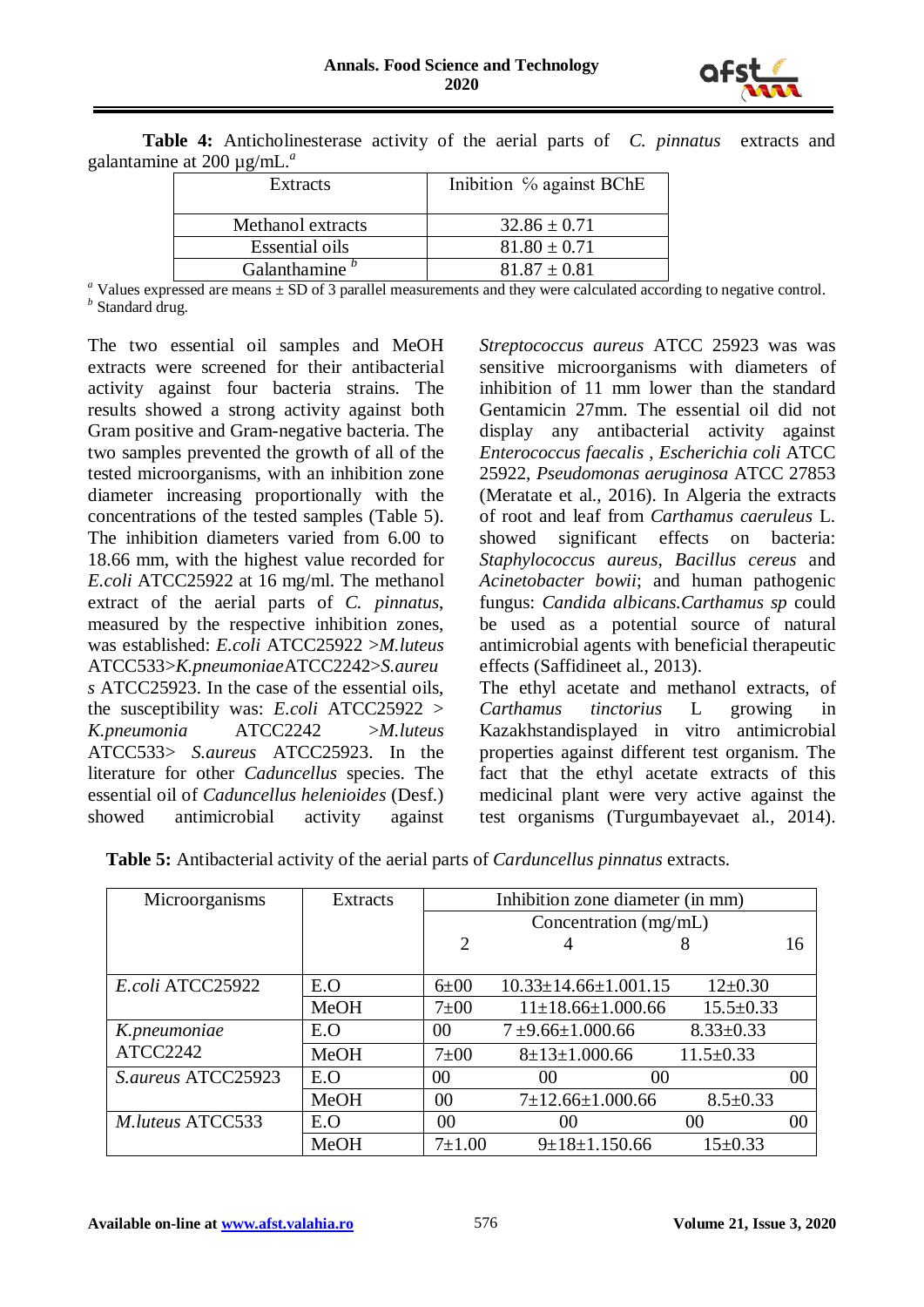

## **CONCLUSION**

The study of the composition and the biological activities of *Carduncellus pinnatus* essential oils harvested in Algeria shows that the main constituents of the essential oil of the aerial parts were caryophyllene oxide (23.12%), (*E*) - 2-hexenal (8.35%), (*E*) -*β*ionone (6.01%), (*E*) –glyanyl acetone (2.96%), and nonanal (2.65%).

The MeOH extract from aerial parts showed a strong antioxidant activity demonstrated by the cationic trapping test ABTS. Extracts of essential oils from aerial parts showed an inhibitory activity of 81.80 <sup>%</sup> against butyrylcholinesterase at 200 μg / mL. The essential oils extracts of aerial parts of *C. pinnatus* as high inhibition (81.80 %) while the Methanol extracts posses moderats activity against butyrylcholinesterase enzyme at 200 µg/ mL. The highest antibacterial activity was found for MeOH extracts from aerial parts.

It's very important to study other species of the genus *Carthamus* existing in Algeria in order to know their chemical compositions and to study their biological activities.

## **Acknowledgements**

The authors (AB, TS, and KR) are grateful for the partial financial support of the Ministère de l'Enseignement Supérieur et de la Recherche Scientifique (MESRES, Algeria)

#### **REFERENCES**

- [1]. Adewusi EA, Moodley N, Steenkamp V. Medicinal plants with cholinesterase inhibitory activity: A Review. *African Journal of Biotechnology*. 2010; 9(49):8257-8276.
- [2]. Adams RP. Identification of Essential Oil Components by Gas Chromatography/Mass Spectrometry.Allured, *Carol Stream*, IL, USA. 1995.
- [3]. Ben Moumen A, Mansouri F, Richard G, Abid M, Fauconnier ML, Sindic M, EL Amrani A, Caid HS. Biochemical characterisation of the seed oils of four safflower (*Carthamus tinctorius*) varieties growin in north-eastern of Morocco.

*International Journal of Food Science and Technology*. 2015;50 (3): 804-810.

- [4]. Davies NW. Gas chromatographic retention indices of monoterpenes and sesquiterpenes on methyl silicone and Carbowax 20M phases. *Journal of Chromatography*. 1990; 50: 1-24.
- [5]. Dhivya PS, Sobiya M, Selvamani P, Latha S. An Approach to Alzeimer's Disrease Treatment with Cholinesterase Inhibitory Activity from Various Plant Species. *International Journal of Pharma Tech Research*. 2014; 6(5): 1450-1467.
- [6]. Ellman GL, Courtney KD, Andres JV, Featherstone RM. A new and rapid colorimetric determination of acetylcholinesterase activity. *Biochemical Pharmacology*. 1961; 7: 88**-**90.
- [7]. Ertaş A, Boga M, Haşimi N, Yeşil Y, Gören AC, Topçu G, Kolak U. Antioxidant, anticholinesterase and antimicrobial activities and fatty acid constituents of *Achillea cappadocica* Hausskn. Et Bornm. *Turkish Journal of Chemistry*. 2014; 38: 592-599.
- [8]. Greuter W. The Euro+Med treatment of *Cardueae (Compositae)* - generic concepts and required new names. *Willdenowia*. 2003; 33: 49-61.
- [9]. Jennings W, Shibamoto T., 1980. Qualitative Analysis of Flavour and Fragrance Volatiles by Glass Capillary Chromatography. 465 Seiten. Academic Press, New York.
- [10]. Meratate F, Lalaoui A, Rebbas K, Belhadad O K, Hammadou N I, Meratate H, Demirtas I, Akkal S, Laouer H. Chemical Composition of The Essential Oil of *Carduncellus Helenioides* (Desf.) Hanelt from Algeria. *Orient J Chem*. 2016; 32(3): 1-12.
- [11]. Massada Y. *Analysis of Essential Oils by Gas Chromatography and Mass Spectrometry.* J. Wiley & Sons, New York, USA.1976; 348p.
- [12]. Mondade R, Sreenivas SA, Choudhury ARadical Scavenging and Antioxidant Activity of *Carthamus tinctorius* Extracts. Free Rad. Antiox. 2011; 1(3): 87-93.